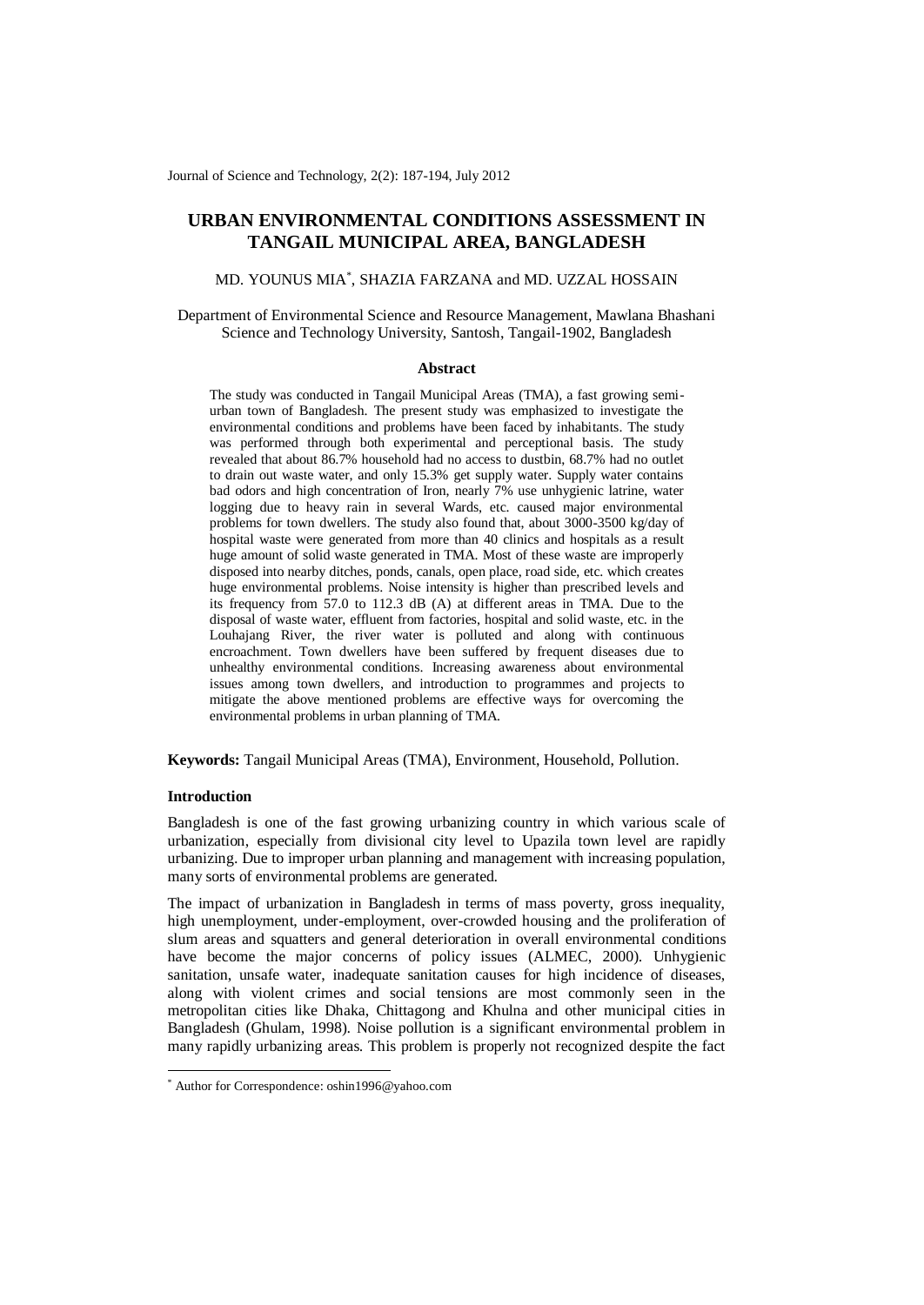that it is steadily growing in developing countries (Barboza *et al.*, 1995). It is well established now that noise is a potential hazard to health, communication and enjoyment of social life. It is becoming an unjustifiable interference and imposition upon human comfort, health and quality of modem life (Ahmad, 1998). The hearing ability of the inhabitants of the City has reduced during the last ten years due to noise pollution (Das, 2001).

To ensure a good quality of life in a city, the environmental conditions within which a city dweller is living is of utmost importance (Aqua-Sheltech Consortium, 1998).

With rapidly increasing unplanned urban areas including rapid increasing population, disposal of garbage in nearby drains or low lands, improper disposal of municipal solid waste and hazardous hospital waste, discharge of waste water into open roadside drains, the concentration of hanging latrines in lower income settlements areas, annual flooding, noise, traffic congestion and water pollution are major environmental problems faced by inhabitants which degrading the ambient quality of environment of TMA.

The present study was emphasized to assess the environmental conditions and problems faced by the inhabitants of TMA and their views and opinions in addressing these problems in order to facilitate improvements in the environmental conditions. For considering the urban environment perspective, the study was conducted - i) to assess the environmental problems due to unplanned and rapid urbanization in the study area, and ii) to have a clear idea from local people's perception about the problems and remedial measures.

## **Materials and Methods**

#### *Study Area*

The present study was conducted to know the existing status of several environmental problems in Tangail Municipal Area (TMA). TMA is also an old district town of Bangladesh which has been established in 1 July, 1887. At first it had 5 wards and now it has 18 wards. TMA covers an area of 29.43 km<sup>2</sup> and total population is around 128785 (BBS, 2001). TMA is the fast growing urban area, situated 100 kilometers in the north of capital city Dhaka, along with Dhaka-Mymensingh Highway.

## *Materials*

The study was conducted with different materials such as- 4 IN 1 Multi-Function Environment Meter (STANDARD-ST-8820-Environment Meter), pH meter, Wooden and digital Thermometer, Sicchi Disk, DO meter, Buffer solution, Distilled water, Measuring tape, etc. were used for experimental analysis and questionnaire survey was used to assess local perceptions.

#### *Methods*

The data on environmental problems in TMA have been taken from both the study on primary and secondary information. In this study, noise levels have been measured by a sound level meter which consists of a microphone that converts the pattern of sound pressure fluctuation into a similar pattern of electric voltage, amplifiers and a voltage meter that is normally calibrated to read in decibel. All the measurements were taken at different times during day time (between 10 am to 2 PM). More than three observations were taken in each station at a time. The minimum, maximum and average levels of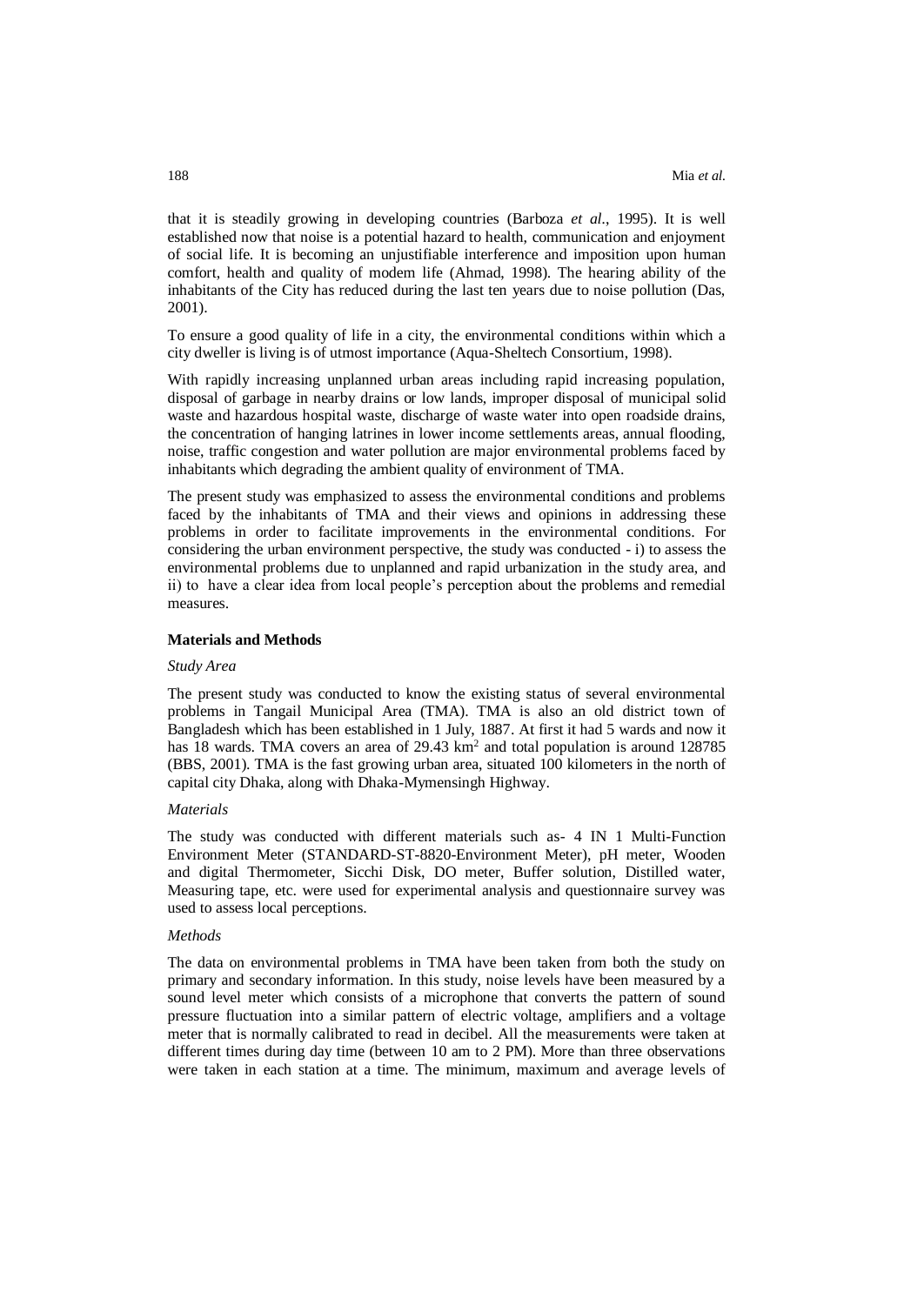sound were recorded in each observation from various types of vehicles at every station. The duration of data collection in each station was 15 minutes.

Several criteria of water pollution were measured directly into the Louhajang river in which temperature, pH, DO, transparency, odor and color were measured at a particular time every seven days interval from these four stations. Buffer solution and distilled water was used to calibrate the instrument for accuracy.

Data about hospital and solid waste was collected directly through interviewing with hospital, clinic and solid waste disposal authority. The accuracy of the data of hospital and solid waste are depend on the fairness of the authority.

Also perceptional information was collected from 120 sample households through interviewed with questionnaire in 18 Wards of the Tangail Municipal Areas (TMA) area in all. A household has been defined here as consisting of all the members who live together and have the same cooking arrangement. These households were sampled on the basis of their income levels so as to highlight the environmental problems faced by the town dwellers. The questionnaire included a wide range of household level environmental issues. Secondary data were collected from TMA management authority. Finally the data were arranged and analyzed by SPSS and Microsoft office software to reflect the objectives of the study.

#### **Results and Discussion**

The study was conducted on both the experimental and perceptional basis. The perception study was carried out through household survey. The households were randomly sampled at various stages in which one respondent was selected from each household. The occupation of the respondents were 25.3% service holders, 38.7% business, 6.7% day labour, and 29.3% housewife, respectively. The level of income of the respondents were 13% of more than 2500/-, 23% of 2500-5000/-, 13% of 5000-7500/-, 20% of 7500-10000/- and 28% of more than 10000/- (Taka), respectively. The household size was 14% of 3, 63% of 4-5, and 23% of more than 6, respectively. Among the respondents 10% were illiterate, 25.3% S.S.C., 16.2% H.S.C., 29.5% Bachelor and 19% others, respectively.

#### *Solid waste*

In TMA, high amount of solid waste is generated every day. Disposal of waste is really a problem for Tangail town dwellers due to the unsatisfactory waste management system (disposal system, inadequate dustbin, lack of awareness etc). So that waste is scattered in everywhere. TMA has only 4 small and big size truck, Rickshaw and Van numbers are 18, dustbins are 180 and their dumping system is open dumping in the low land and along the road side. Total personnel related to solid waste management were 291. Among them sweeper 124, collectors 5, labor 162 (Truck driver, van labor and drain labor). Everyday total amount of waste collection is approximately 2/3 ton.

About 75% of the total households put their waste either into open space of road side, low lands (more than 90% of the total waste), only 5-6% households put waste into dustbin (only 2-3% of the total waste) and nearly 19.4% household put their waste into near by canal and other places (7-8% of the total waste) (Fig. 1). About 13.3 % of the households have access to dustbins within short distance and other 86.7% households do have not dustbin facilities. About 100% household replied that dustbin numbers are not adequate for waste management. More than 90% of the local people answered that waste are not collected in time. Most of these waste are disposed into the Louhajang river and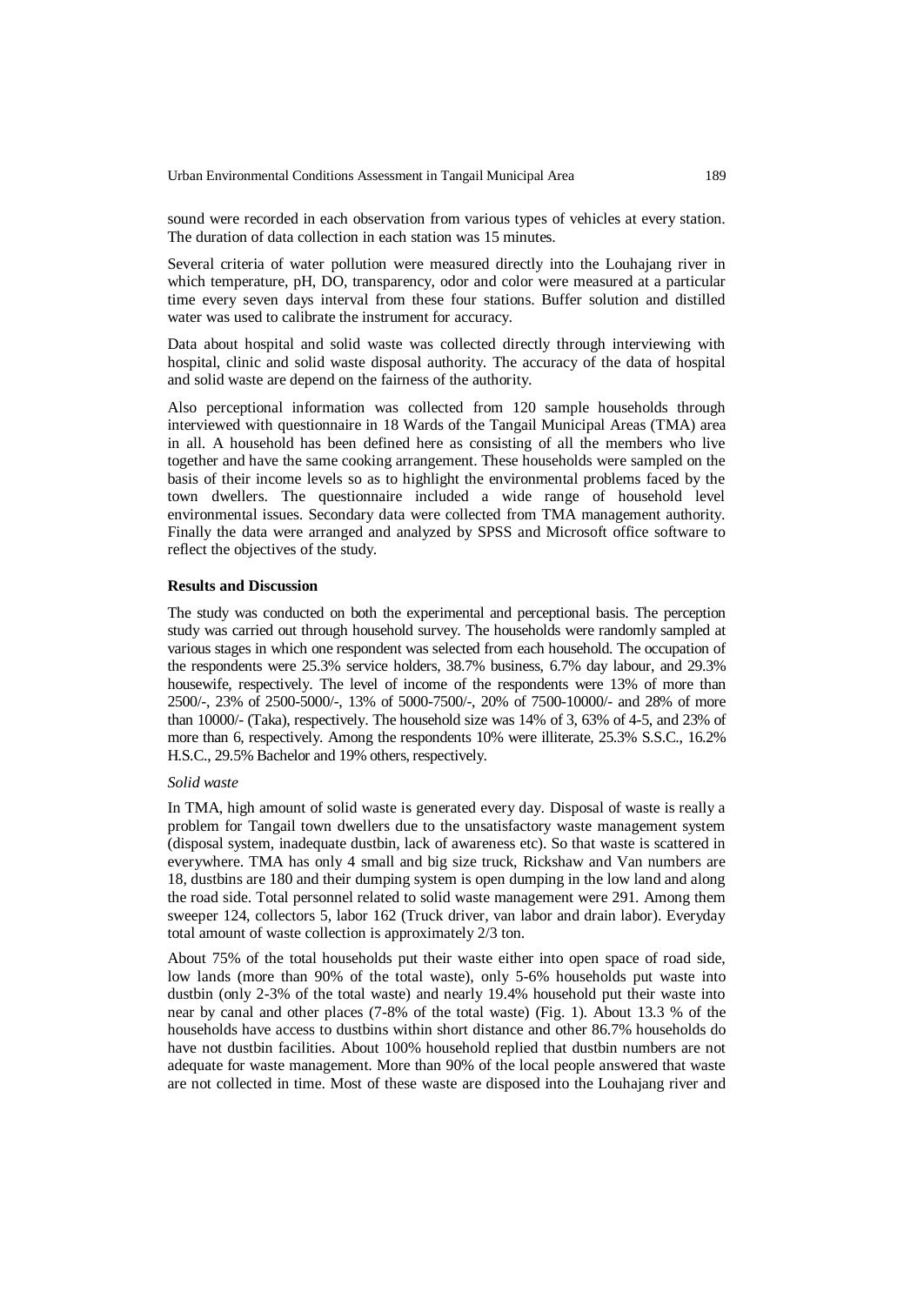open space and along road side to Kagmari bridge area, and others are disposed into near by ponds, ditches, and canals which create foul odors, pollute the river water and ground water, and finally makes unhealthy conditions of the town environment.



Fig. 1. Waste disposed by locality.

# *Drainage System*

About 31.3 % of the drains are connected to homesteads in which most of the drains are paved but open. About 68.7% of the houses have no outlet to drain out waste water. Such practice creates public nuisance and a dirty and unpleasant environment. Discharge of waste water drainage system mainly more than 45% into pond/ditch and more than 40% into the river and nearly 12-15% into the municipal system.

## *Water supply*

Only 15.3% households received water from water supply system and other 84.7% depends mainly on tube-well. In 15.3%, nearly 90 households are not satisfied with supplied water for drinking purpose because the water is not supplied in due time as well as high concentration of Iron (Fe; 10-14 ppm), other contaminants such as Manganese (0.01-0.6 ppm), odors, etc (Table 1).

| Name of the system                        | Number/Amount/%                                                                       |
|-------------------------------------------|---------------------------------------------------------------------------------------|
| Overhead tank                             | 3 (Total reserved water 6 lakh 80 thousand)                                           |
| Linked houses                             | 5675                                                                                  |
| Street hydrant                            | 15                                                                                    |
| Tube-well                                 | 8230                                                                                  |
| Motorized tube-well                       | (Total power of water extraction<br>95<br>7<br>thousand/hour)                         |
| Treatment plant                           | 3 (Power of water purification 2-3 lakh/hour<br>each of the tank)                     |
| Amount of every days total supplied water | 43 lakh liter (4 lakh 43 thousand liter water<br>supply in the zilla sadar every day. |
| Total pipeline                            | 86 km including 21 km old and 55 km new                                               |
| Water supply covers                       | 40-45% of the total population in TMA                                                 |
| Water misuse                              | 10-15%                                                                                |

| Table 1. Water supply system of TMA |  |  |  |
|-------------------------------------|--|--|--|
|-------------------------------------|--|--|--|

(Source: Tangail Paurashava Authority, 2009).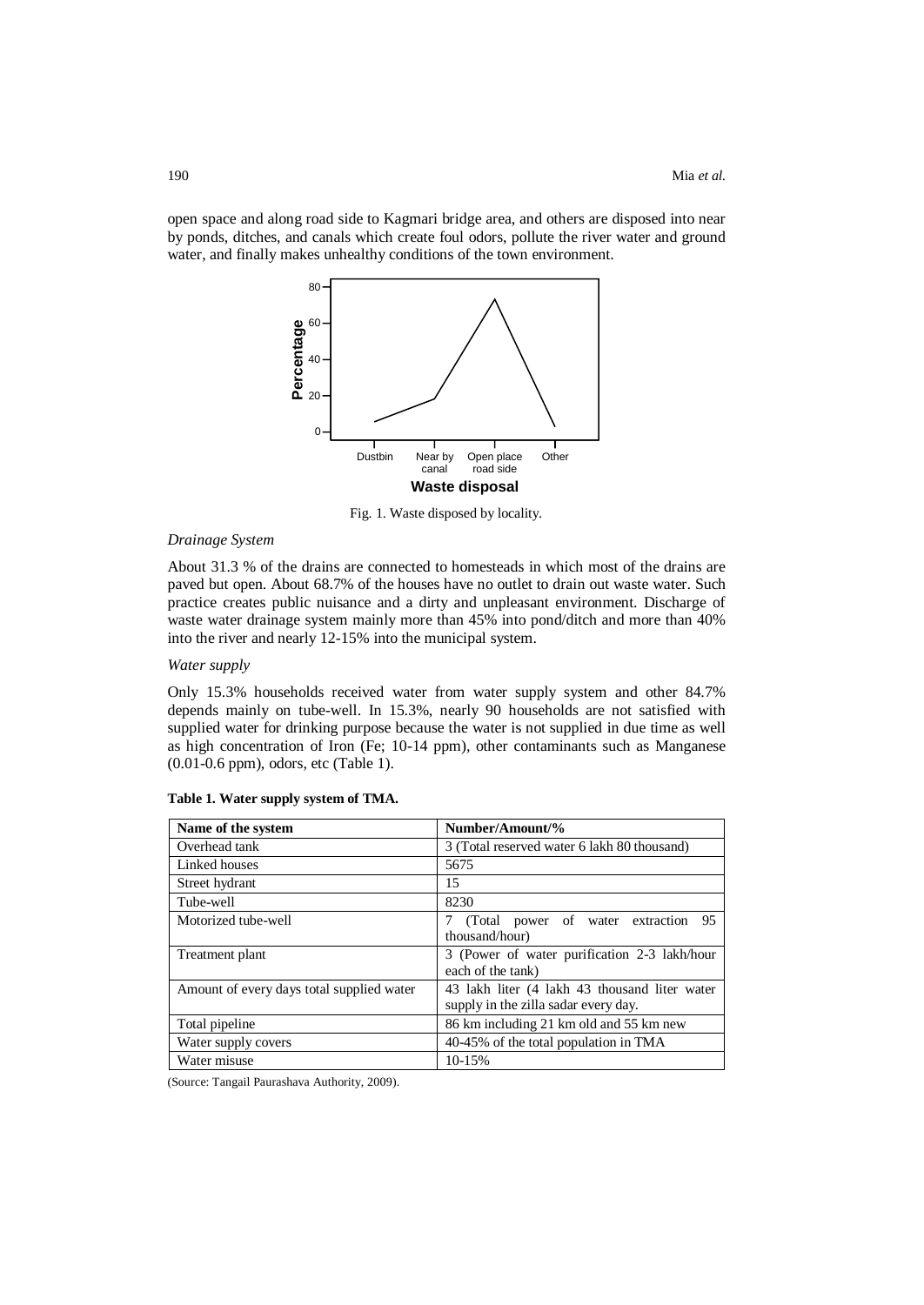## *Sanitation facility*

Tangail Municipal Area does not have any sewerage network. About 90% household use sanitary latrine, 7% use unhygienic latrine and 3% use water sealed latrine. About 85.9% children use latrine and 14.1% children don't use latrine as they are going to yard or road side. About 80% use soap, 10% soil, 3% ash and 20.7% use only water for washing their hand after using toilet. The Ward wise latrine use, household and types of toilet in TMA is shown in Table 2.

| Ward no.       | No. of families | No. of toilet user | Hygienic toilet | Unhygienic toilet |
|----------------|-----------------|--------------------|-----------------|-------------------|
| 1              | 715             | 714                | 679             | 35                |
| $\overline{2}$ | 1231            | 1153               | 843             | 310               |
| 3              | 1489            | 1206               | 1043            | 163               |
| 4              | 1127            | 1059               | 862             | 197               |
| 5              | 1265            | 1235               | 903             | 329               |
| 6              | 1106            | 1088               | 1009            | 79                |
| 7              | 1026            | 1026               | 661             | 365               |
| 8              | 1221            | 1219               | 546             | 673               |
| 9              | 1230            | 893                | 555             | 338               |
| 10             | 1179            | 1072               | 395             | 677               |
| 11             | 1116            | 924                | 751             | 173               |
| 12             | 1242            | 1201               | 976             | 225               |
| 13             | 1385            | 1370               | 1207            | 163               |
| 14             | 1420            | 1420               | 1265            | 155               |
| 15             | 1083            | 1018               | 783             | 232               |
| 16             | 1071            | 1039               | 682             | 357               |
| 17             | 1002            | 1002               | 857             | 145               |
| 18             | 1062            | 1052               | 895             | 167               |
| <b>Total</b>   | 20,970          | 19,691             | 18,912          | 4,783             |

### **Table 2. Sanitation facility in TMA.**

(Source: Tangail Paurashava Authority, 2009).

## *Water Logging*

Due to rapid urbanization and other development activities like dam, building, pavement area, etc. over the years, the natural drainage and other water retention areas have gradually been converted into built-up areas. Some of them are replaced by narrow surface drains. The Louhajang River is rapidly encroached in every year by the local people which play a major role in discharging rain water. As a result, some Wards of TMA are facing water logging problem regularly during intense rainfall particularly in the late monsoon.

# *Hospital waste*

Hospital clinic waste management system in TMA is very poor. About 3000-3500 kg/day hospital waste (in which 79.77% non-infectious and 20.33% infectious) are generated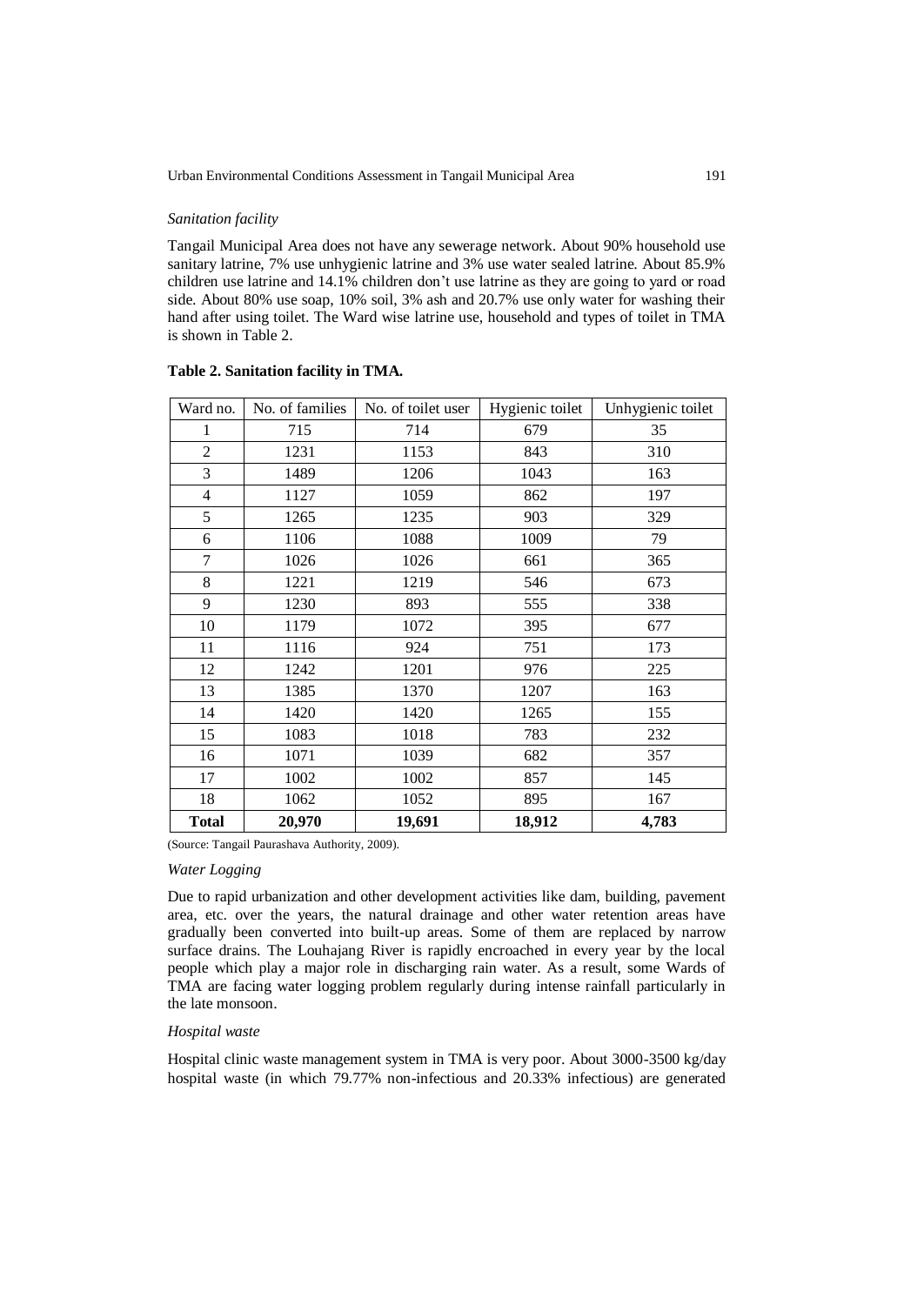from more than 40 private hospital-clinics, and one public general hospital in TMA. The waste includes sharp things, vial-ampoule, cotton bandage, saline bags, body fluids, placenta, blood, urine, body parts etc. About 59% of the total hospital waste are generated from Tangail General Hospital and it includes 1200 Kg/day (75%) noninfectious waste and 750 Kg/day (25%) of infectious waste. Maximum of this waste are disposed into ditches, ponds, canals, and some are dustbin and some are burned.

#### *Noise Pollution*

The noise levels were measured by following standard procedure using calibrated sound pressure level meter at many places predominated by both commercial, sensitive and residential tenements at Tangail town particularly reflecting motor vehicular traffic prone areas. The results indicate high noise levels, surpassing on many occasions to the prescribed levels. Overall minimum and maximum noise levels 57.0 dB (A) and 112.3 dB (A) were founded in the major road side. The comparison between founded noise levels at the study area and various standard levels is shown in Table 3.

| <b>Road/Place</b>                    | <b>Average Noise</b> | <b>Standard noise levels</b> |                         |                            |
|--------------------------------------|----------------------|------------------------------|-------------------------|----------------------------|
|                                      | level in dB          | *DoE                         | $*FHA$                  | *AASHTO                    |
| New Bus stand Road (commercial area) | 85.21                | 70                           | 75                      | 75                         |
| Old bus stand (mixed area)           | 87.71                | 60                           | 70                      | 70                         |
| Hospital Road (sensitive area)       | 84.07                | 45                           | 60                      | 55-60                      |
| Mahmudul Hasan College (mixed area)  | 80.63                | 70                           | 75                      | 75                         |
| Thanapara Road (residential area)    | 82.74                | 50                           | 70 (Interior<br>max. 55 | 70 exterior<br>55 Interior |

\*DoE = Department of Environment, Bangladesh, \*FHA = Federal Highway Agency, \*AASHTO = American Association of State Highway and Transportation Officials.

The noise pollution levels in TMA exceeded the recommended level by DoE Bangladesh standard. It can be concluded that the city is environmentally noise polluted and road traffic are the major sources of it.

#### *River water pollution*

Louhajang River is one of the major rivers in Tangail. Originating from Dhaleshari River, a tributary of Jamuna River, flows through TMA and falls into the Banshai River. Some of the different industrial units have been established on both of the banks of the river. Most of the industries are directly and indirectly discharging a huge quantity of wastes without any treatment into the river. The downstream water of the Louhajang River is polluted as a result of the discharge of waste water, disposed of waste by local residents, soap factory, industries effluents, etc. Water quality parameters of the Louhajang River is shown in Table 4.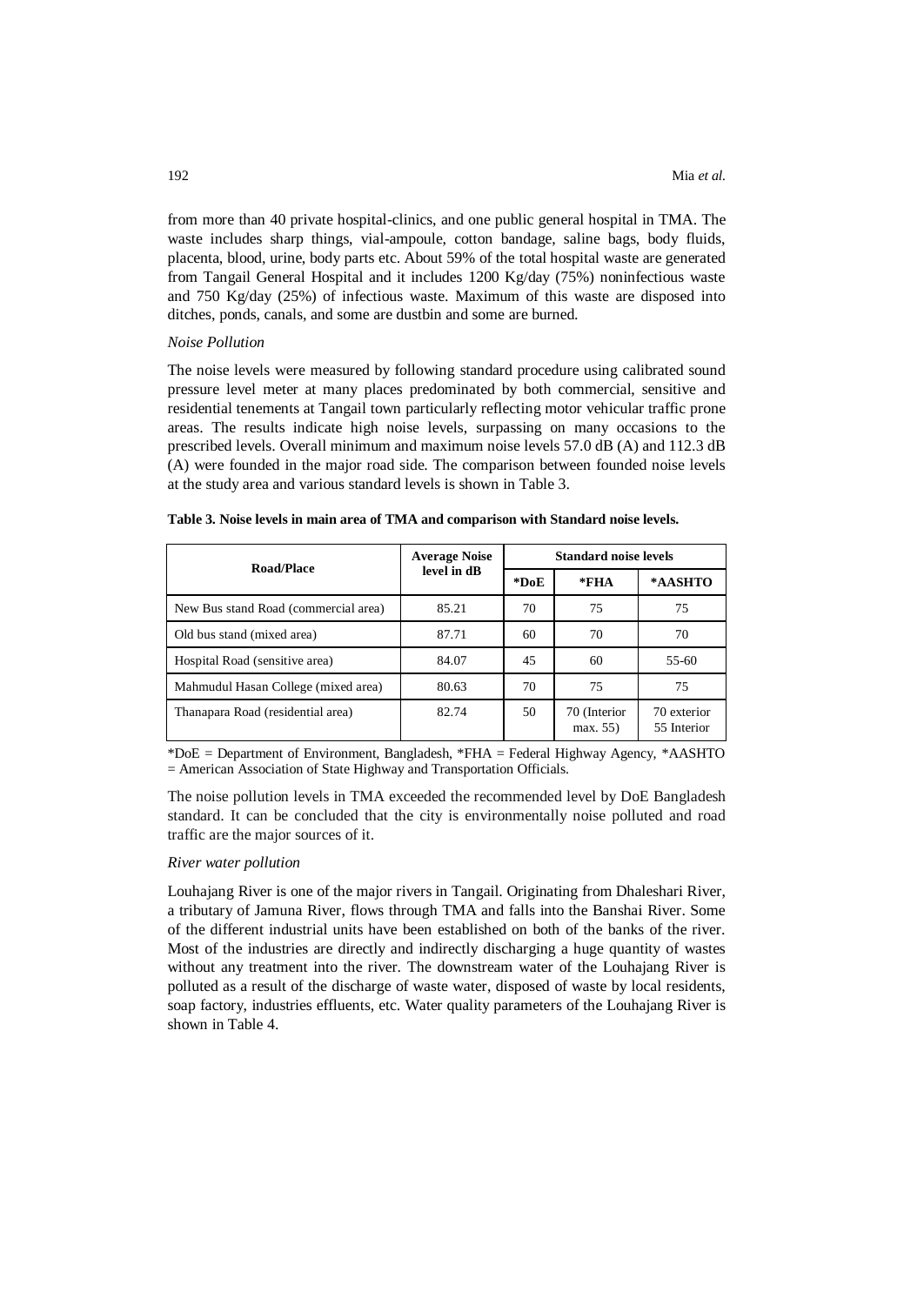| <b>Parameter</b>           | <b>Station-1</b> | <b>Station-2</b> | Station-3 | <b>Station-4 or source point</b> |
|----------------------------|------------------|------------------|-----------|----------------------------------|
| Temperature( $^{\circ}$ C) | 30.67            | 31.9             | 32.87     | 33.37                            |
| pH                         | 10.37            | 10.77            | 10.82     | 10.92                            |
| DO(ppm)                    | 3.17             | 2.77             | 2.66      | 1.37                             |
| Transparency(cm)           | 5.73             | 6.67             | 5.73      | 5.92                             |
| Odor                       | Foul odor        | Foul odor        | Foul odor | Foul odor                        |
| Color                      | Dark             | Dark             | Dark      | Dark                             |

**Table 4. Water quality parameters of the Louhajang River, Tangail.**

#### *Odor Pollution*

The unscientific accumulation and open dumping of solid waste, sewer overflow, and stagnation of water in open drains, slaughter houses and decomposition of wastes in derelict ponds are the major sources of odor and bad smells in the TMA.

#### *Energy for cooking*

TMA, not being completely connected to piped gas supply, depends on different kinds of fuels for cooking, without the overwhelming dominance of any. The municipal households depend on firewood (48.7%), cylinder gas (nearly 6%) and supply gas (45.3 %) as fuels.

## *Household's Perception*

The urbanites of TMA acquainted with environmental problems of diverse nature ranging from solid waste pollution, river water pollution, scarcity of supply water, water logging, noise pollution, spread of odor etc. The local dwellers are suffered frequently several diseases such as 17.2% by diarrhea, 71% by fever and cold, and 11.8% by others. According to the present study, about 25% , 20%, 10%, 30% and 15% respondents opined that law and order development, build and improving drainage system, supply of safe drinking water, improving solid waste collection and disposal system, and following above opinions, respectively can minimize or play an important role in reducing the existing problems in TMA.

#### **Conclusion and Recommendations**

The study revealed that there were several problems faced by town dwellers such as inadequacy of dustbin, waste water outlet problem, water supply problem, using unhygienic latrine, water logging, improper management of hospital waste and solid waste, noise and inland water pollution, etc.

It can be concluded from the study that, TMA is inhospitable sub-urban environment for urban dwellers with various environmental pollutions due to lack of proper management, negligence by the management authority and local administrators, inadequate and skilled resource persons, unawareness of local people, etc.

Increasing awareness about environmental issues among town dwellers, and introduction of programs and projects are effective ways to address the environmental problems in urban planning and management of TMA. It has come into knowledge that the city dwellers expressed their concerns about the environmental problems that they are encountering.